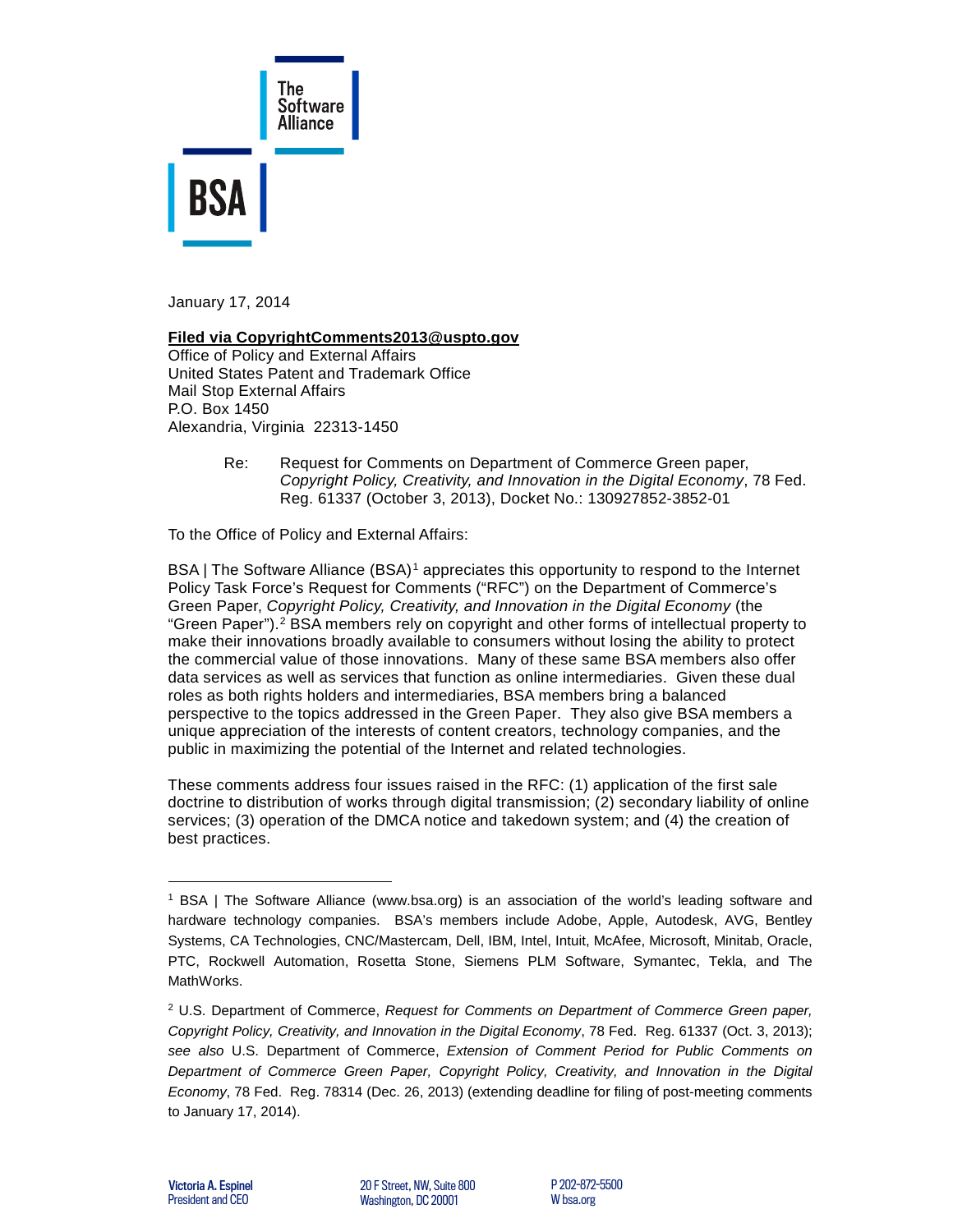## **I. Application of the First Sale Doctrine to Digital Transmissions**

BSA members strongly oppose applying the first sale doctrine, which the Copyright Act limits to the owner of a particular copy of a work distributed through the sale of a physical product, to works distributed through digital transmissions. First, such a change would materially increase risks of infringement, particularly for digital works such as software. As the Copyright Office noted in opposing this extension to the first sale doctrine in 2001,

In applying a digital first sale doctrine as a defense to infringement it would be difficult to prove or disprove whether that act had taken place, thereby complicating enforcement. This carries with it a greatly increased risk of infringement in a medium where piracy risks are already orders of magnitude greater than in the physical world. Removing, even in limited circumstances, the legal limitations on retransmission of works, coupled with the lack of inherent technological limitations on rapid duplication and dissemination, will make it too easy for unauthorized copies to be made and distributed, seriously harming the market for those works.[3](#page-1-0)

These concerns are even more valid today given the rapid growth in online distribution of works. When the owner of a physical copy of a work, such as a book, sells that copy, the owner losses possession of that copy. If the book is acquired through a transmission in digital form, the now "sold" copy may continue to reside on the original customer's device even after the original copy is re-distributed. Although such retained copies would be infringing even if the first sale doctrine were extended to digital transmissions, enforcement authorities and consumers alike would find it exceedingly difficult to determine which copy is genuine and which is infringing, and rights holders would find it nearly impossible to ensure that the original customer's copy had been eliminated. Extending the first sale doctrine to digital transmissions would thus invariably lead to an escalation in infringement, depriving developers of revenues and leaving them with less to invest in innovation and to serve their customers.

Extending the first sale doctrine to digital transmission also would harm customers by undermining the substantial benefits that flow from the licensing models that apply to nearly all digital transmissions today. Licenses provide copyright holders and customers with clarity about the explicit bundle of rights and obligations undertaken by each in the transaction, including in many cases rights that are more extensive than would be conveyed by a "sale" under the copyright laws. Licenses also establish a relationship between the software developer and the customer that often continues long after the initial transaction takes place. For example:

 Software licenses may entitle the licensee to patches and other updates for improved functionality and to fix security vulnerabilities, and in some cases even provide access to new versions of the software. These updates can help protect software users from malware and other security threats that can have disastrous consequences, including theft of personal information and permanent corruption of their computers.[4](#page-1-1) Critically,

-

<span id="page-1-0"></span><sup>3</sup> U.S. Copyright Office, *A Report of the Register of Copyrights Pursuant to § 104 of the Digital Millennium Copyright Act* 83-84 (2001), available at [http://www.copyright.gov/reports/studies/dmca/sec-104-report](http://www.copyright.gov/reports/studies/dmca/sec-104-report-vol-1.pdf)[vol-1.pdf.](http://www.copyright.gov/reports/studies/dmca/sec-104-report-vol-1.pdf)

<span id="page-1-1"></span><sup>4</sup> The threats posed by malware and other cyber threats—both to a customer's computer or system and to the country's information technology infrastructure more broadly—are well recognized. *See, e.g.*,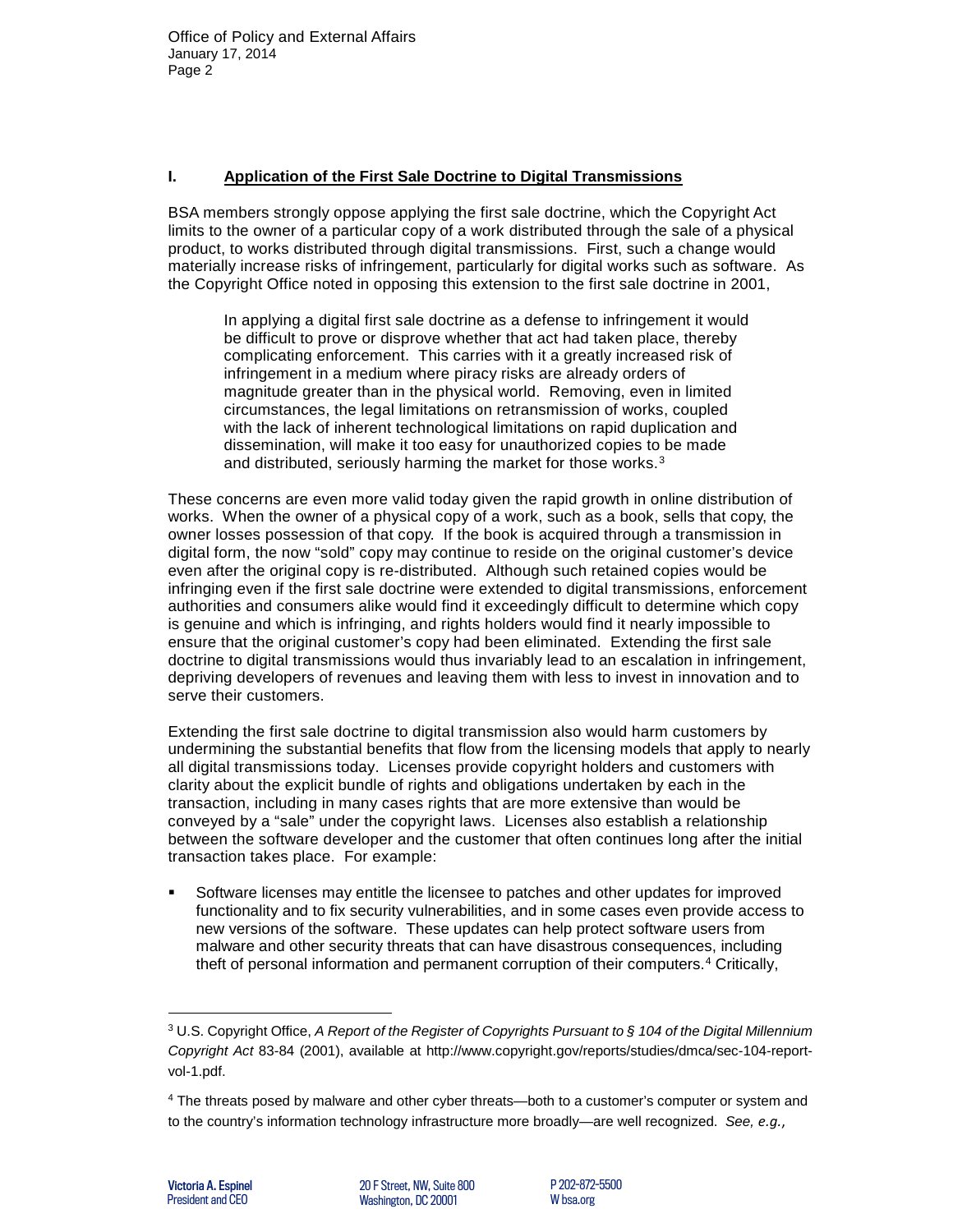licenses also often provide authorization for the developer to install such updates on the licensee's computer—conduct that in some cases could trigger civil or criminal liability in the absence of such authorization—and provide reasonable limitations on liability to ensure that developers are not deterred from making these benefits available to their customers.

 Software licenses also enable software developers to tailor their offerings to accommodate a range of customer needs, allowing them to offer different features and charge different prices to different types of customers (*e.g.*, students and academic institutions, home users, businesses) and for different customer needs (*e.g.*, per-use, per-user, per-device). A business customer, for instance, might be willing to pay a higher price for a copy of software that has relatively broader use rights, additional features, or with network licensing options (*e.g.*, allowing software to be installed on multiple devices for non-concurrent use). A student, by contrast, might prefer a version of the software with fewer features and usage options for a lower price. Licensing facilitates a far greater range of choices for consumers than would be possible if digital transmissions of software were treated as "sales."

Courts have repeatedly upheld the enforceability of such software licenses, including against claims that the first-sale doctrine applies to them.<sup>[5](#page-2-0)</sup> The importance of licensing will only increase as "cloud computing" and other online models for distributing and accessing software become more widespread. One of the advantages of the cloud model is that ongoing relationship between licensor and licensee is even stronger than when software is loaded and used locally. In cloud based models software is updated and adapted to the user's needs on a regular basis, making even more problematic if the first sale doctrine were applied in these circumstances and such updates could not occur.

Extending the first-sale doctrine to digital transmissions would undermine existing business models that are universally used to distribute software and other works online, conflict with existing precedent recognizing the distinction between copyright licenses and sales, and frustrate settled market expectations, ultimately harming consumers. Creating a blanket right for licensees to transfer a digitally transmitted copy of a work to a new user would raise difficult issues of privity between the software developer and the subsequent transferee, which would complicate efforts to enforce the original license, including provisions specifying the terms of the transaction and the remedies and other rights of the parties. It also would create uncertainty as to whether the subsequent transferee was entitled to services, updates, or other benefits granted to the original licensee, and even whether the developer might incur liability in providing such updates.

These uncertainties would deter developers from offering consumers multiple purchasing options for their works and leave them less able to offer a range of prices for different users and usage scenarios. Developers would be particularly averse to offering these options if they faced the risk of having lower-cost versions of their software (*e.g.*, versions intended and priced for educational use) displace versions intended for commercial settings (*e.g.*, for enterprise use).

l

Dep't of Homeland Security, *Fact Sheet: Protecting Our Federal Networks Against Cyber Attacks* (2008), at [http://www.hsdl.org/?view&did=486707.](http://www.hsdl.org/?view&did=486707) 

<span id="page-2-0"></span><sup>5</sup> *See, e.g.*, *Vernor v. Autodesk, Inc.*, 621 F.3d 1102, 1111 (9th Cir. 2010) (overturning district court decision applying first-sale doctrine to software license), *cert. denied*, 132 S. Ct. 105 (2011).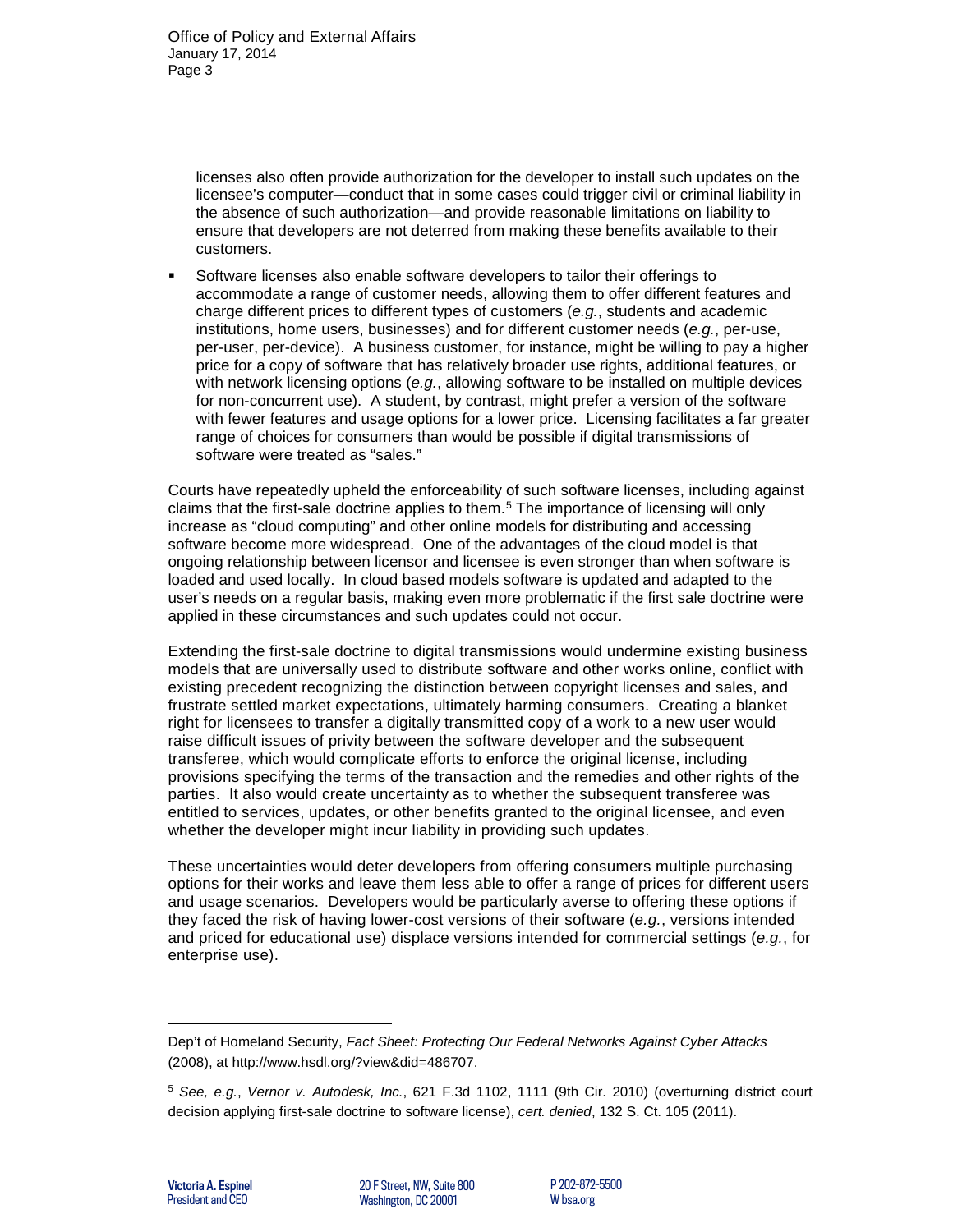In sum, extension of the first sale doctrine to digital transmissions would sharply increase infringement risks in ways that do not arise with respect to sales of physical copies of works and would reduce consumer choice by undermining the legal foundations that software developers—and increasingly other content creators as well—rely on to offer multiple licensing options that increase utility and enhance value for customers. For these reasons, BSA opposes any extension of the first sale doctrine to copies of works distributed through digital transmissions.

## **II. Secondary Liability of Online Services**

The RFC also seeks views on the current rules governing secondary liability claims against online service providers, and in particular, whether the level of statutory damages available in such cases is appropriate. BSA members believe the current rules generally work well in practice and therefore do not support any change to the rules, especially any change that would disrupt the careful balance of the existing structure.

As already noted, BSA members own a significant number of valuable copyrights and rely on the Copyright Act to protect and enforce these copyrights, including online. At the same time, several BSA members operate online data management and intermediary services within the scope of Section 512 of the Act. Accordingly, BSA members have a unique and balanced perspective on how the current rules are working.

The level of statutory damages currently available against online intermediaries and the limitations on remedies established by the DMCA represent a careful compromise between the interests of copyright owners and online intermediaries, one that has worked remarkably well, including in the 15 years since the enactment of the DMCA. Moreover, this structure is specifically designed to work within the broader framework of the U.S. legal system, with its strong approach to statutory damages for copyright infringement, relatively smoothly functioning judiciary branch, and advanced civil procedures.

The rules have given online intermediaries clear incentives to behave responsibly in operating their services, including by acting expeditiously to remove infringing content in response to appropriate notices from rights holders, while ensuring that bad actors remain subject to substantial criminal penalties and civil remedies. At the same time, the rules have shielded responsible online intermediaries from the burden of actively policing their users or constantly monitoring their networks for infringing conduct—obligations that would weaken incentives for innovation and threaten the dynamism and values that have made the Internet so valuable and attractive to users.

In our experience, the current rules provide sufficient flexibility to impose meaningful penalties and damages on bad behavior by online providers, and thereby generate meaningful deterrence, without raising undue risks of punitive measures that could deter legitimate actors from engaging in socially beneficial behavior. Any effort to "recalibrate" the level of remedies available against online service providers for secondary infringement liability, by contrast, could undermine the balance struck under the existing rules and disrupt the legitimate expectations that have been built around it.

# **III. Operation of the DMCA Notice and Takedown System**

After noting certain respects in which the DMCA's notice and takedown system is sometimes perceived as unwieldy, the RFC states that the Internet Policy Task Force "believes that one potential solution to ease burdens and improve results that would not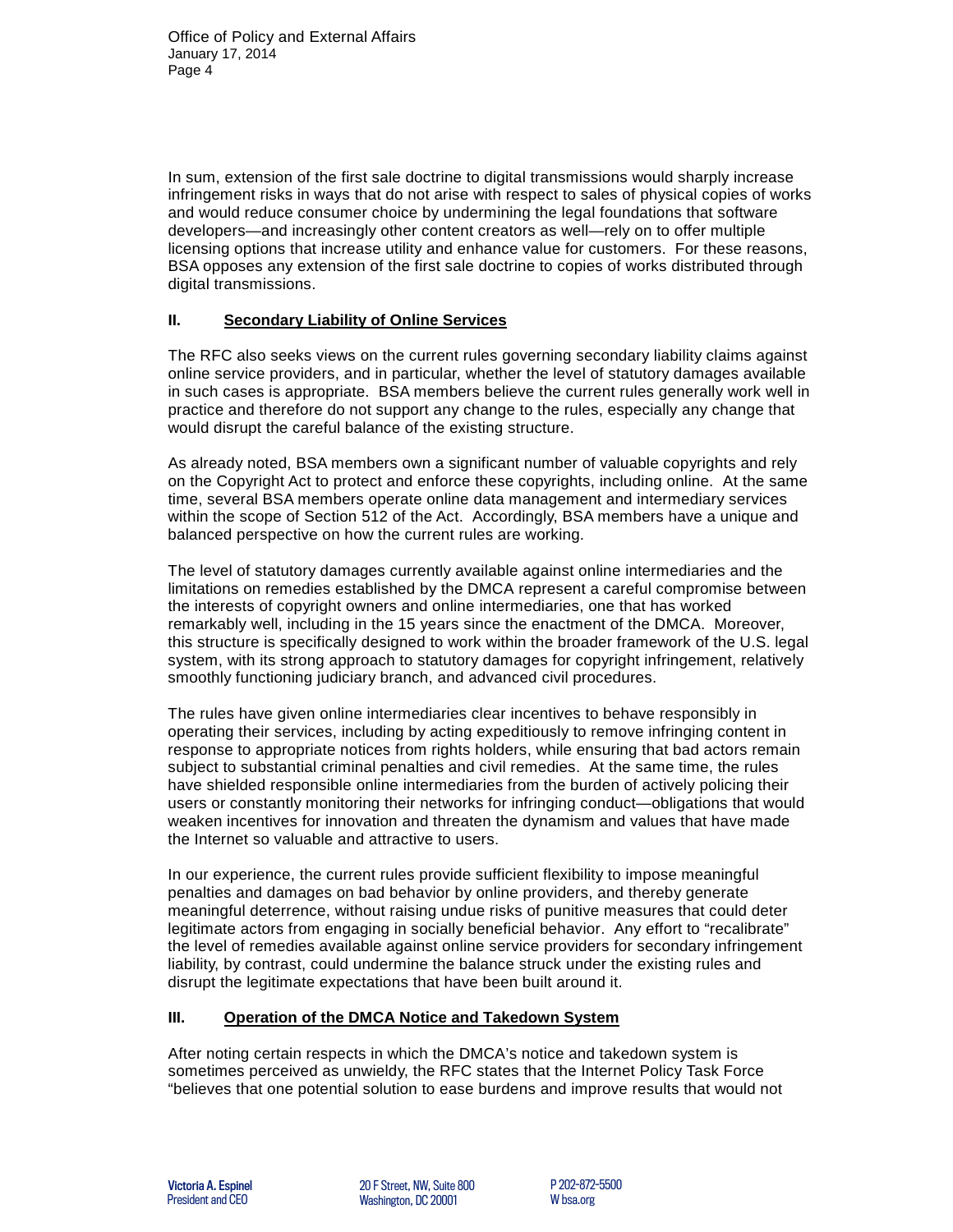require legislation is the creation of best practices . . . [to] support[] a more efficient and reliable notice and takedown system."[6](#page-4-0) BSA supports this proposal.

Although BSA members consider the current notice and takedown system to be working reasonably well in practice, it is important for all stakeholders to remain receptive to opportunities for improving effectiveness and efficiency. The current rules allocate the costs of operating the system between rights holders and online intermediaries. Among the costs borne by intermediaries are the establishment of systems for receiving notices from rights holders, verifying whether notices comply with statutory requirements, taking appropriate action against the targets of such notices, responding to counter-notices from such targets, and so on. Some online intermediaries today receive thousands or even millions of notices per month, which can result in millions of dollars annually in compliance costs. While large online intermediaries may be able to absorb these costs, smaller intermediaries, especially innovative start-up companies that are struggling to survive, may not.

We recognize that poorly drafted or inaccurate notices can raise compliance costs for online intermediaries or lead to improper removal of non-infringing material, while also reducing the effectiveness of notices for owners of the works involved. Given the critical role that online intermediaries, both large and small, play in realizing the Internet's potential to advance freedom of expression and other important values, improving the efficiency and reliability of the notice and takedown system would have broad benefits.

That said, BSA strongly supports the Task Force's view that improvements to the current system should be achieved through voluntary best practices, not new legislation or regulation. In crafting such best practices, it also will be important to share them with stakeholders in major foreign markets in order to promote common practices across markets to the maximum extent possible.

### **IV. The Creation of Best Practices**

The RFC states that the Task Force intends to "provide a forum for discussion and consensus-building among stakeholders" on how the current notice and takedown system can be improved and invites commenters to identify potential topics that would benefit from this process and information on "[e]xperiences with other Internet-related multistakeholder processes on policy or technical issues."[7](#page-4-1)

BSA supports voluntary, market-led efforts to improve the current notice and takedown system. In the preceding section, we listed several issues that might be appropriate for discussion among stakeholders, including how to better manage the volume of notices sent to online intermediaries without materially impairing rights holders' ability to combat online infringement; how to improve the accuracy and reliability of notices; and how to make the entire system more efficient and effective. On the latter point, several BSA members have made significant progress in using technology tools to improve the efficiency of both their systems for preparing and issuing notices (as rights holders) and their systems for processing such notices (as online intermediaries). BSA believes that more widespread use of technology tools by both rights holders and online intermediaries could achieve real, concrete gains in the short term (of course, use of any such tools should remain wholly voluntary).

-

<span id="page-4-0"></span><sup>6</sup> 78 Fed. Reg. at 61340.

<span id="page-4-1"></span><sup>7</sup> 78 Fed. Reg. at 61340.